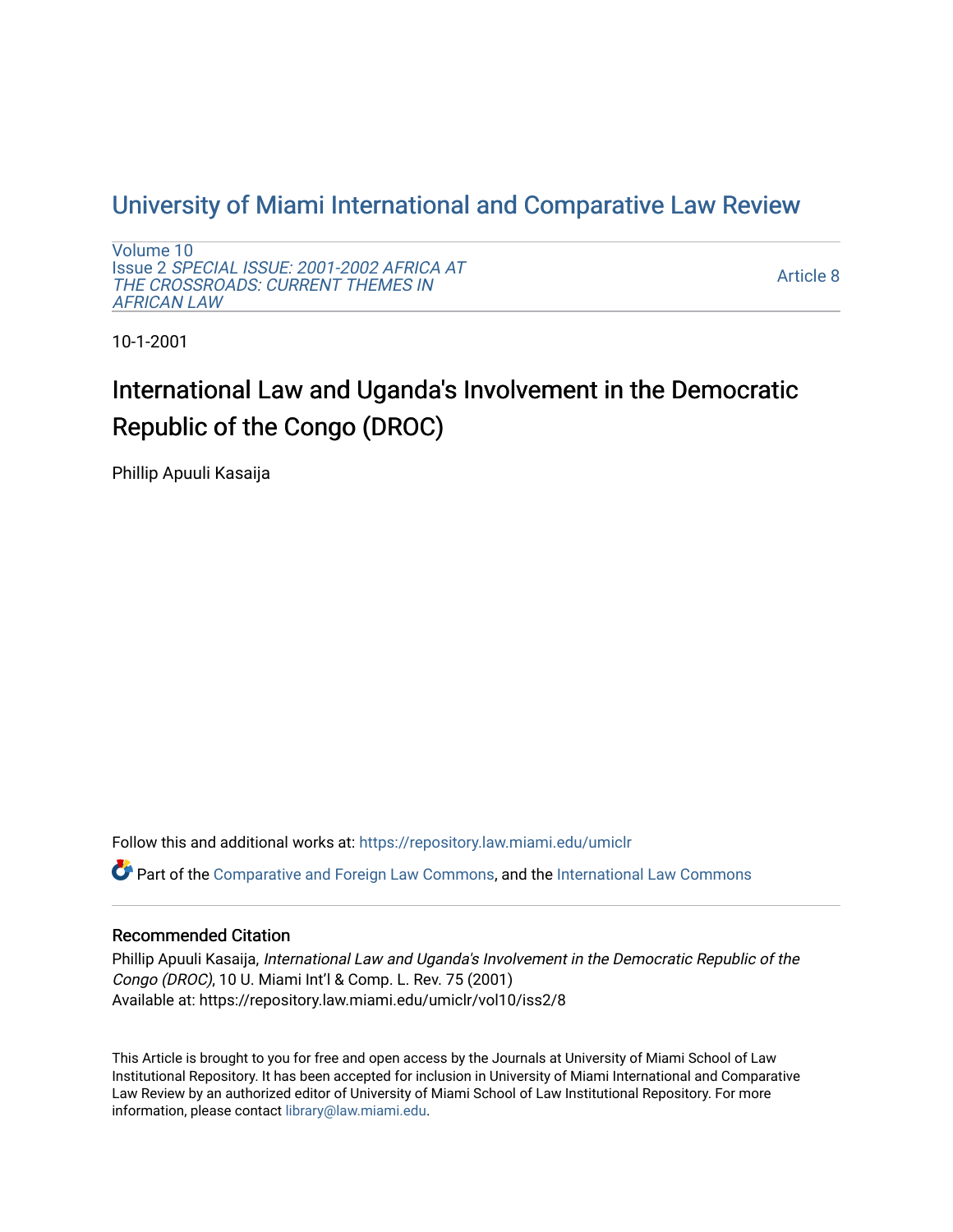# **International Law and Uganda's Involvement in the Democratic Republic of the Congo (DROC) Phillip Apuuli Kasaija**

# **Introduction"**

Since September **1998,** Uganda has been engaged in the Democratic Republic of Congo (DRC). There are various reasons that have been advanced as to why Uganda is in the DRC. These include the safeguarding of Uganda's security interests on her Western border, Museveni's desire to become a hegemonic power in the Great Lakes region, and the desire by the Museveni government to see a change in leadership in Kinshasa. Finally, it is argued that having helped Kabila come to power, he no longer had respect for Museveni.

The purpose of this paper is to address the international law issues that Uganda's engagement in the DRC raises. The paper argues that on the one hand, the regional politics in the Great Lakes Region makes Uganda's involvement inevitable. However, we also argue that under international law while Uganda's involvement can be justified as lawful, counter-arguments are inclined to its illegality.

#### **I. Background to the Present Uganda Involvement in the DRC**

The government of President Yoweri Museveni has acknowledged that it helped the forces of Laurent Kabila to remove the government of deposed President Mobutu from power in Zaire (now called the DRC) in May 1997. The reason for Uganda's support to Kabila was the fact that the government of Mobutu had failed to stop rebel forces opposed to Museveni's National Resistance Movement (NRM) government from using the DRC to attack Uganda. Indeed on the 12th of November 1996, the Allied Democratic Forces (ADF) attacked Uganda from the direction of the DRC. Although the Uganda army repelled the invaders, this gave the Museveni government the excuse to support the Kabila forces that were then fighting the government of Mobutu.

When Kabila took over power in the DRC in May 1997, President Museveni was one of the main guests at his inauguration. However, relations between Kabila and Museveni turned sour thereafter. On 27 July 1997, Kabila decided to send the Rwandese troops that had helped him topple Mobutu back home.<sup>1</sup> Suffice it to note that, relations

<sup>\*\*</sup> Lecturer in International Law and Diplomacy in the Department of Political Science and Public Administration, Makerere University Kampala, Uganda.

I The crisis actually began, when Kabila announced on 14 July 1998 that he was replacing the Rwanda officer, James Kabare who had acted as his Chief of Staff, with a native Congolese. See BBC FOCUS ON AFRICA MAG., October-December 1998, at 5.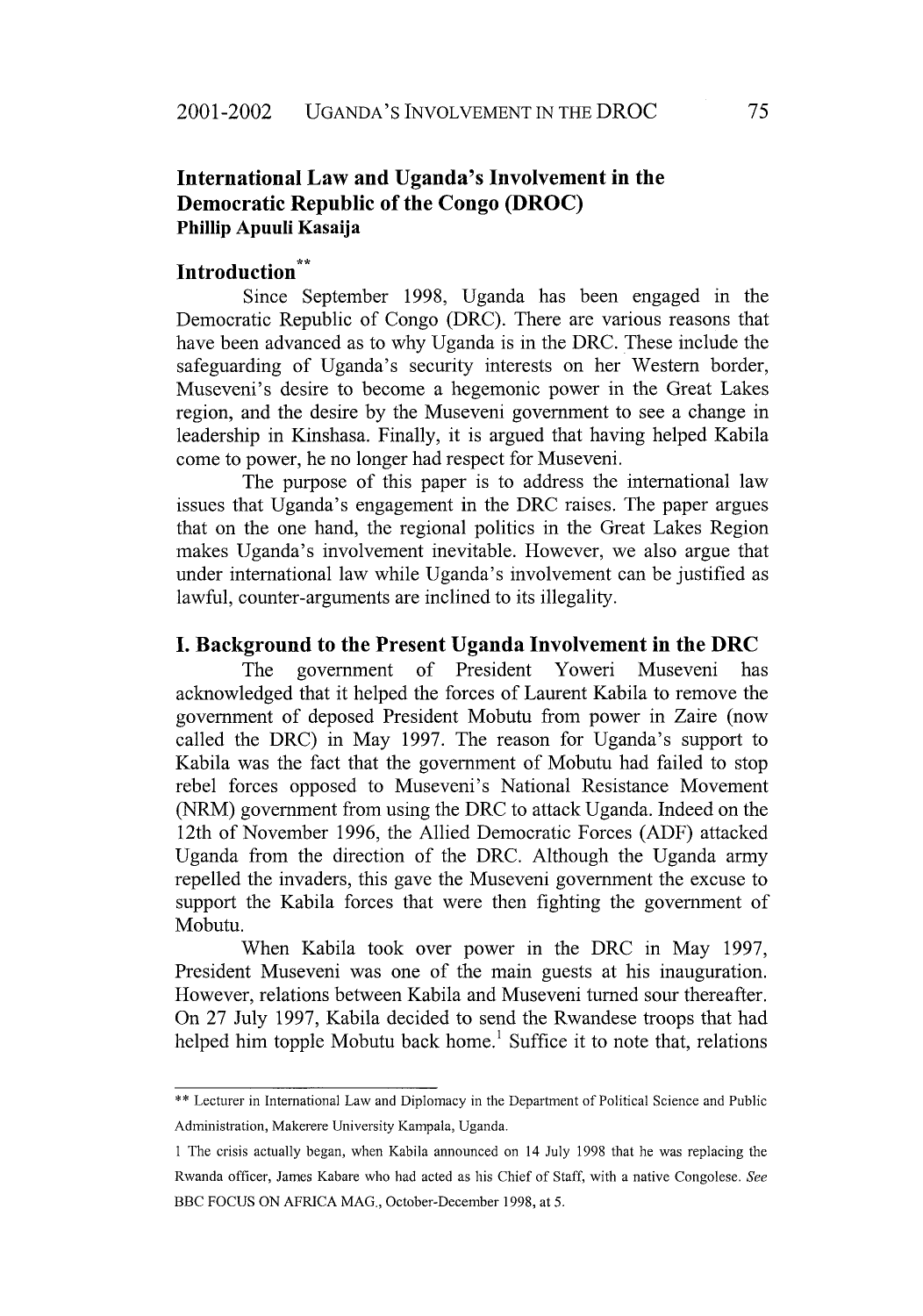between Museveni and Kabila had thawed even before the present rebellion in the DRC had broken out. This is exemplified by the fact that, Museveni refused to honor Kabila's invitation to attend anniversary celebrations that were to mark his first year in power.

As soon as the present rebellion in the DRC broke out, Kabila immediately announced that his country had been attacked, by the Ugandan and Rwandan troops. Kabila addressed a press conference and is quoted to have said that; "it was Kagame and Museveni [who were] fomenting the rebellion in the DRC."<sup> $\tilde{z}$ </sup> He repeated these accusations when he addressed the  $4092<sup>nd</sup>$  Meeting of the Security Council.<sup>3</sup>

The government of Uganda first denied that it was involved in the affairs of the DRC. Uganda's Foreign Minister, Eriya Kategaya, came out with a statement rebutting Kabila's accusations that Uganda had invaded the DRC.<sup>4</sup> It was not until nearly one month after the breakout of the rebellion in the DRC that, President Museveni defined Uganda's interests in the DRC.<sup>5</sup> However, he did not say whether Ugandan troops were actually present in the DRC.

It was not until August 26 1998, that Uganda's Foreign Minister, Eriya Kategaya, told Uganda's Parliament that indeed the Uganda Peoples Defence Force (UPDF) was actually deployed in the DRC.<sup>6</sup> He explained that, the UPDF was in the DRC to protect the country's legitimate interests.<sup>7</sup> He did not elaborate what these interests were. This was emphasized by Major General Salim Saleh, then 'Overseer' of the Ministry of Defence and Presidential Advisor on Defence and Military Affairs. Major General Saleh was quoted to have intimated that, "Uganda troops will remain deep in the Congo until Kabila [accepted] a political solution to the crisis."<sup>8</sup> He further said that, "[they had] evidence that

<sup>2</sup> THE NEW VISION, August 7, 1998.

<sup>3</sup> United Nations, Security Council 4092nd Meeting, Monday January 24, 2000, p. 11. President Laurent Desire Kabila was assassinated on 16th January 2001 by one of his bodyguards. He was succeeded by his son Major General Joseph Kabila. Incidentally while addressing a United Nations Human Rights Session in Geneva Switzerland, he was quoted as saying that he wanted the "aggressors" to get out of his country. *See* THE NEW VISION, Sunday April **1,** 2001.

*<sup>4</sup> Supra* note 2.

<sup>5</sup> He defined Uganda's security interests in the DRC as; Congo's territory being used by Sudan to infiltrate terrorists into Uganda; Congo's territory not being used by the Interahamwe to kill people in Kisoro; together with the international community not allowing genocide to take place; and the hope that the Congolese people can be democratically empowered after a generation of Mobutuism. *See* THE NEW VISION, August 23, 1998.

<sup>6</sup> THE NEW VISION, August 26, 1998.

**<sup>7</sup>** *Id.*

<sup>8</sup> THE NEW VISION, August 28, 1998.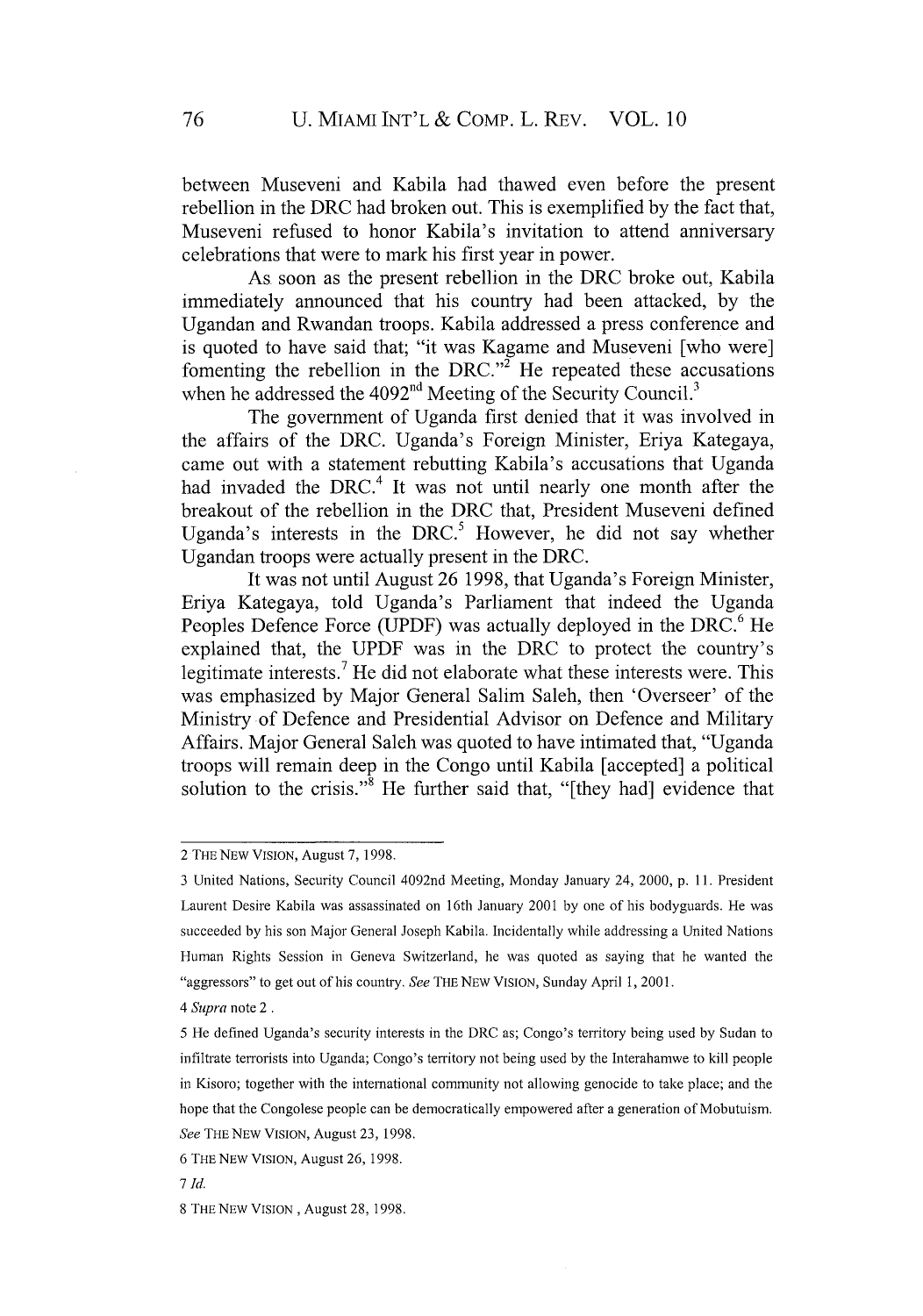Kabila was arranging to attack [Uganda] on all frontiers."<sup>9</sup> Thus, Uganda had to move very fast to forestall such an attack.

When Kabila came to power, his government signed a memorandum of understanding with the Uganda government to the effect that the UPDF would conduct joint operations with the Congolese Armed Forces (FAC), to stop the DRC territory from being used by the Uganda rebels as a launching pad to attack Uganda.<sup>1</sup>

It is well known now that some countries were convinced by Kabila's assertions that it was indeed Uganda and Rwanda that had invaded his territory. Zimbabwe, Namibia, Angola and later on Chad joined on the side of Kabila under the Southern Africa Development Community (SADC) Organ on Politics, Defence and Security established in 1996, of which Zimbabwe was holding the Chairmanship at that time. When Kabila took over power, the DRC joined this regional grouping. Meanwhile, Uganda and Rwanda got involved on the side of the Congolese rebels controlling large areas of Eastern Congo. But is foreign intervention in the DRC especially that of Uganda, lawful under international law? Before we answer this question, we need to establish what the different international law instruments say. To this we shall now turn.

#### **II. An Examination of the International Law Instruments**

One of the primary purposes of the UN is, .".. [t]he suppression of acts of aggression or other breaches of peace  $\ldots$ <sup>n1</sup> This is further expounded in Article 2 (4) of the Charter which says that, "all members shall refrain in their international relations from the threat or use of force against the territorial integrity or political independence of any state, or in any other manner inconsistent with the purposes of the UN." The central obligation of the Charter law and customary international law is the prohibition of the use of force, one that finds expression in judicial decisions of the International court of Justice  $(ICJ)$ .<sup>12</sup> This obligation has

*<sup>9</sup> Id.*

<sup>10</sup> In an interview with the New Vision, Uganda's Ambassador to the DRC, Dr. Kamanda Bataringaya said that, three Memoranda of Understanding had been signed between the DRC and Uganda. These covered an agreement for joint operations between the UPDF and the FAC; an agreement between the DRC, Uganda and the UNHCR to repatriate DRC refugees from Kyaka **I** and II; and agreement for the Uganda Police to train the DRC Police on handling riots. *See* THE **NEW** VISION September **13,** 1998.

**<sup>11</sup>** U.N. CHARTER art. **1,** para.1.

<sup>12</sup> Corfu Channel Case (UK v Albania) (1949) **ICJ** Reports (1949); *See also* Case Concerning Military and Paramilitary Activities in and Against Nicaragua (Merits) (Nicaragua v USA) (1986) ICJ p. 6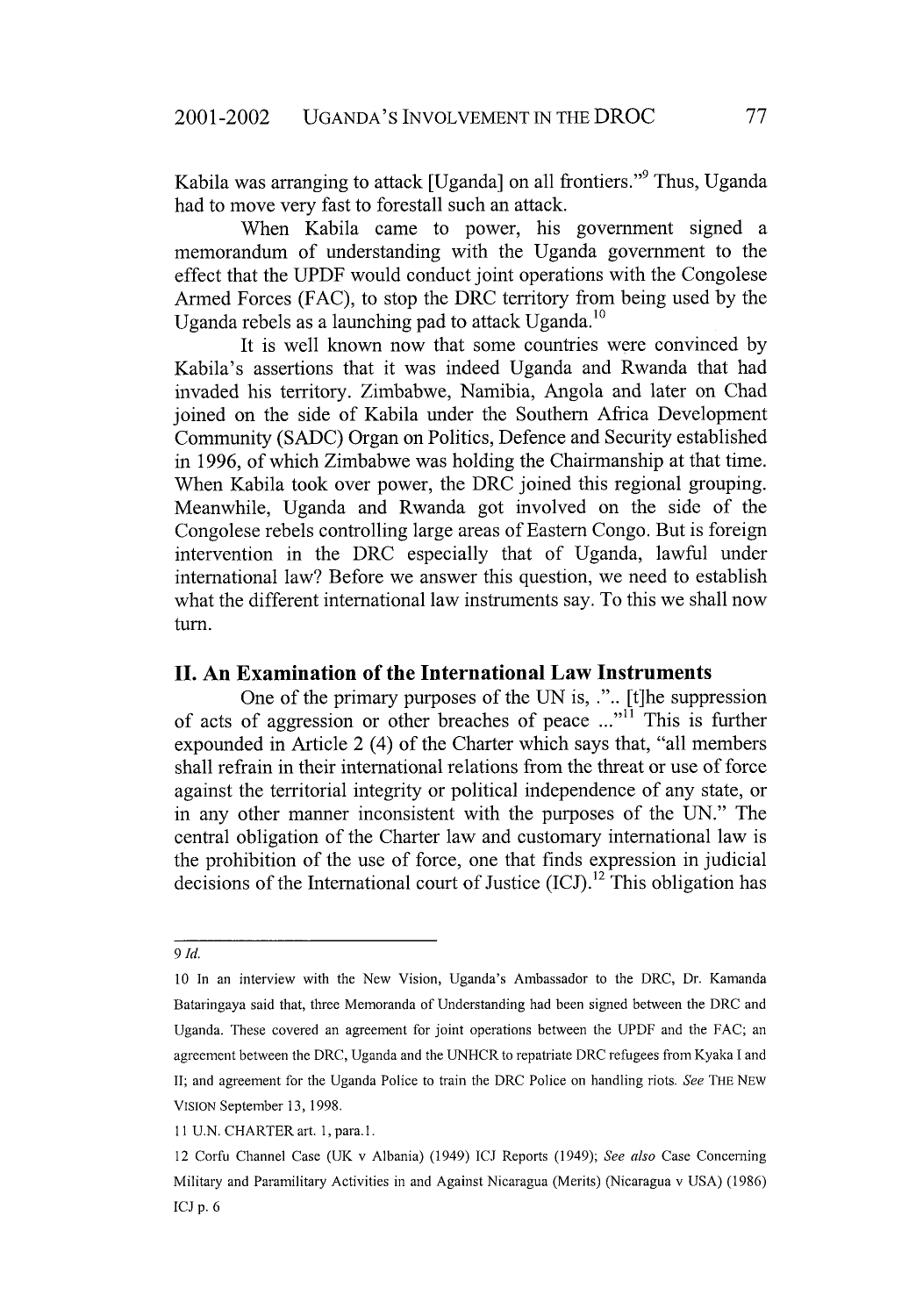also been emphasised in international case law.<sup>13</sup> Article 2 (4) of the Charter is now regarded as a principle of customary international law, and as such is binding upon all states of the world community. Similarly, the Charter of the Organisation of African Unity (OAU), in re-affirming the member states obligations in pursuing the purposes of the Organisation states that "[the member states will] respect the sovereignty and territorial integrity of each state and for its inalienable right to independent existence"<sup>14</sup> Article 2(4) of the UN Charter has been elaborated upon by different international law instruments. These include:

The 1965 Declaration on the Inadmissibility of Intervention in the Domestic Affairs of States and the Protection of their Independence and Sovereignty<sup>15</sup> (hereafter called the 1965 Declaration) reinforces Article 2 (4) by saying that "[n]o state has the right to intervene, directly or indirectly, for any reason whatsoever, in the internal or external affairs of any other state." It further emphasises that, "[c]onsequently armed intervention and all other interference or attempted threats against the personality of the state or against its political, economic and cultural element are condemned."

The 1965 Declaration was re-affirmed in the 1970 Declaration on the Principles of International  $Law<sup>16</sup>$  (hereafter called the 1970 Declaration). This declaration states that, "[w]ars of aggression constitute a crime against peace for which there is state responsibility under international law." It further emphatically states among other things that:

> "[s]tates must refrain from organising, instigating, assisting and participating in acts of civil strife or terrorist acts in another state and must not encourage the formation of armed bandits for incursion into another states territory."

These two declarations constitute an important interpretation of the UN Charter provisions especially Article 2(4).

According to the General Assembly Resolution on the Definition of Aggression of 1974 (hereafter called The General Assembly Definition of Aggression), any of the following acts regardless of a declaration of war shall ... qualify as an act of aggression,

> "[t]he invasion or attack by the armed forces of a state of the territory of another state, or any military occupation however temporary, resulting from such invasion or attack, or annexation by the use of force of the territory of another state or part thereof." $\frac{17}{2}$

<sup>13</sup> Nicaragua v USA (Merits) Case, 1986.

<sup>14</sup> THE OAU CHARTER art. 3 para. 2.

<sup>15</sup> G.A. Resn. 2131 (XX). December 21, 1965. U.N. G.A.O.R., 20th Sess., Supp. No. 14, **p.11**

<sup>16</sup> G.A. Resn. 2625 (XXV), October 24, 1970.

<sup>17</sup> *See supra* note 15 and 16 at Art. 3 (a).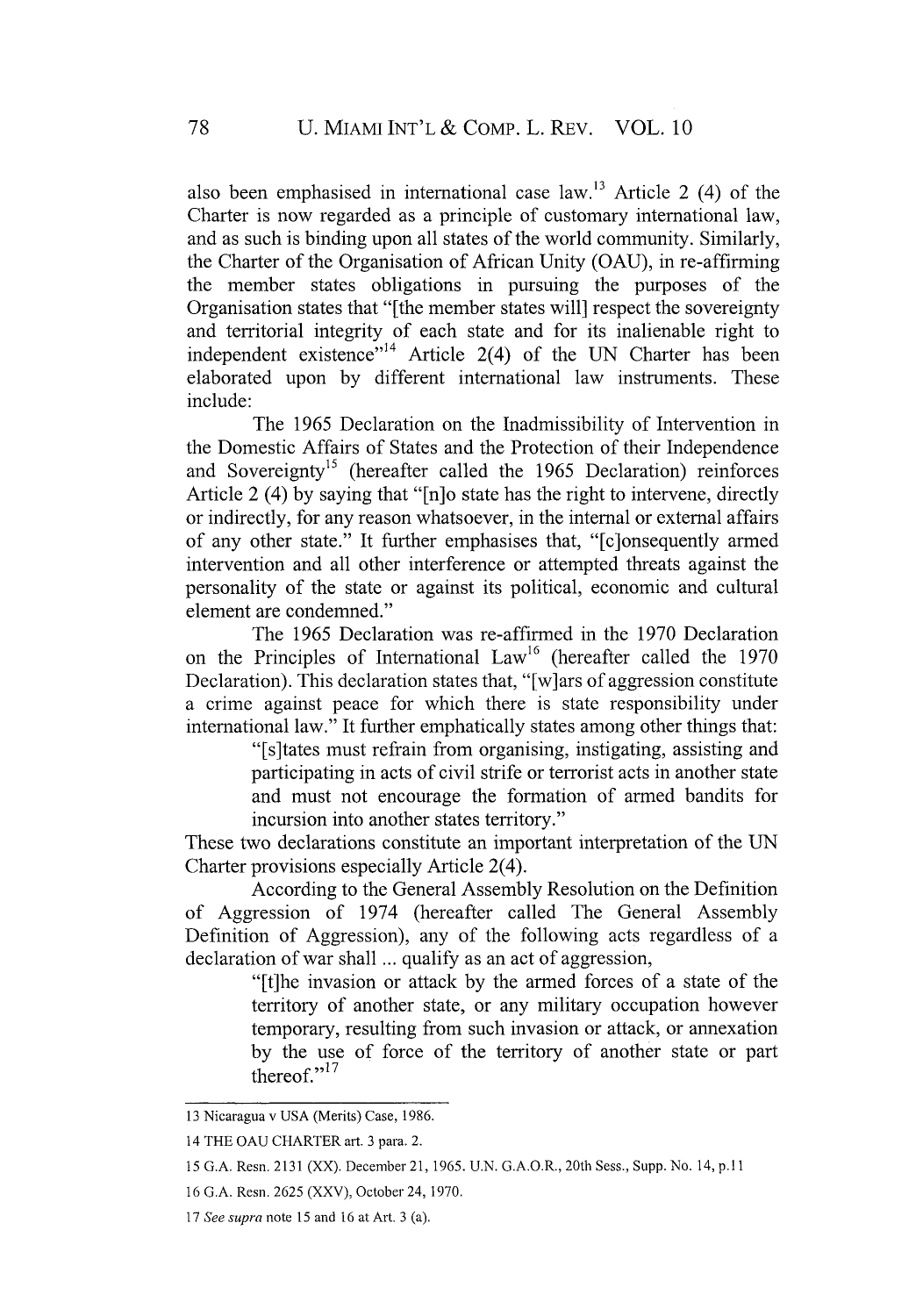It further states that aggression is committed, "[by] the sending by or on behalf of a state of armed bands, groups, irregulars or mercenaries, which carry out acts of armed force against another state of such gravity as to amount to the acts listed above or its substantial involvement therein."<sup>18</sup>

Thus the question we need to answer is whether Uganda's presence in the DRC is consistent with the principles of international law as spelled out in these instruments. If this is answered in the negative, can Uganda justify her presence in the DRC using other customary rules of international law?

#### **III. The Illegality Debate**

Looking at the principles of international law it is correct to say that the use of force in any form against the territory of another state is outlawed. Now the issue that we need to address is whether the UPDF's presence in the DRC constitutes the use of force prohibited by conventional and customary international law. Kabila has persistently claimed that the UPDF's presence in the DRC is unwelcome. This means that by Uganda keeping her troops there, she is committing aggression. The General Assembly's Definition of Aggression, talks of, "the invasion by the armed forces of a state or the territory of another state..." Kabila has contended that the UPDF actually invaded the territory of the DRC. Further the General Assembly's Definition talks of, .".. any military occupation..." The Uganda troops are actually occupying a swathe of territory in Eastern Congo which clearly is an act of aggression.

Even under the 1965 Declaration, the UPDF's occupation would be considered contrary to international law. Now, Uganda has persistently claimed that, her troops are in the DRC to forestall attacks on the personality of Uganda by the ADF rebels. Although, this is not in conformity with what Major General Saleh stated as Uganda's reason for going into the DRC as alluded to above. If the 1965 Declaration is strictly interpreted, the UPDF occupation of DRC territory would be contrary to international law. This is because, the Declaration talks of.".. armed intervention..." The UPDF went into the Congo well armed to fight, and as Kabila has persistently stated uninvited. This, no doubt, constitutes armed intervention in a sovereign state.

International law treats civil wars as purely internal matters. This position finds expression both in the 1965 and 1970 Declarations.<sup>19</sup>

*<sup>18</sup> See id.* at Art. 3 (g).

<sup>19</sup> The **1965** Declaration states that no state has the right to intervene directly or indirectly, for any reason whatever, in the internal or external affairs of any other state. Consequently, armed intervention and all other forms of interference or attempted threats against the personality of the state or against its political, economic and cultural elements are condemned. While the 1970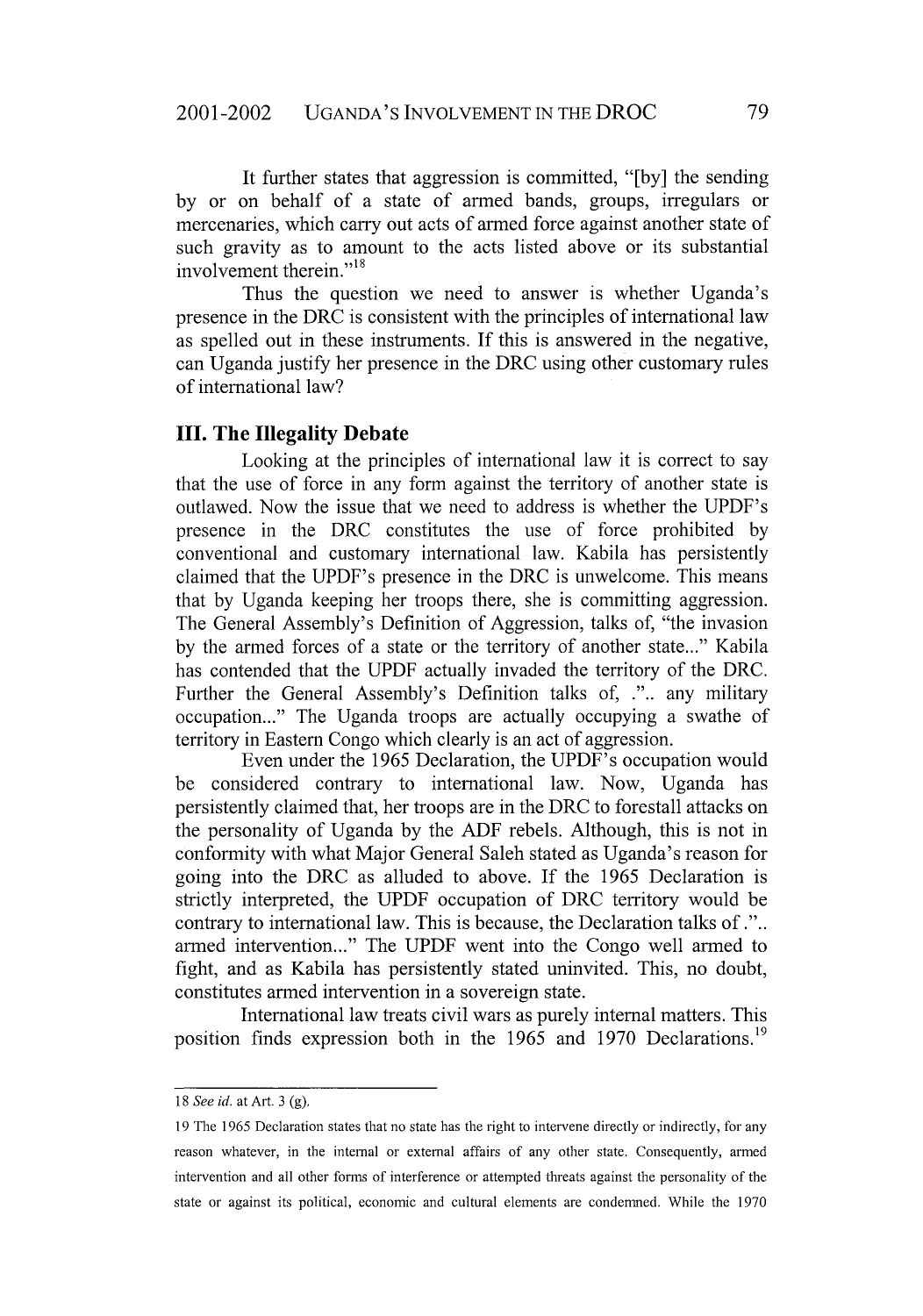However of recent, there have arisen reports that Ugandan troops stationed inside the DRC are assisting the Congolese Rally for Democracy (RCD) rebels fighting to remove the government of Laurent Kabila. And further, reports have come up saying that the Uganda government has helped set up the Congolese Rally for Democracy (RCD) before it broke into two factions and its troops are fighting alongside another anti-Kabila group called the Congolese Liberation Movement (CLM) led by Jean Pierre Bemba.<sup>20</sup> This group is operating in Northern Congo. Uganda, in supporting the CLM and RCD-Kisangani, is acting contrary to international law. Article 2(4) of the Charter clearly forbids states in their relations with other states from, .".. the ... use of force against the territorial integrity ... of any state in any manner inconsistent with the purposes of the UN Charter." The UPDF fighting alongside the anti-Kabila forces would clearly indicate that Uganda is using force against the territory of another state (the DRC). This would be contrary to Article 2(4) and the other purposes of the UN Charter to which Uganda is a signatory.

Again, the 1965 Declaration is very succinct. It states that "no state has the right to intervene, directly or indirectly for any reason whatsoever in the internal ... affairs of any other state." The UPDF's participation directly or indirectly in the Congo war, is therefore, contrary to this Declaration and is against established international law norms.

The 1970 Declaration would be more appropriate to apply in the instance that the **UPDF** is engaged directly in the Congo war. It emphasises that "states must refrain from organising, instigating, assisting or participating in acts of civil strife ... in another state..." The International Court of Justice, in the *Nicaragua (Merits)* case, was called upon to decide whether the support given to the Contras by the United States constituted intervention by the United States in the internal affairs of Nicaragua. The court held that "the support given by the USA, up to the end of 1984 to the military and paramilitary activities of the Contras in Nicaragua, by financial support, training, supply of weapons, intelligence and logistical support, constitutes a clear breach of the

Declaration states that every state has the duty to refrain from organising, instigating, assisting, participating in acts of civil strife or terrorist acts in another state or acquiescing in organised activities within its territory directed towards the commission of such acts, when the acts referred to in the present paragraph involve a threat or use of force.

<sup>20</sup> BBC Correspondent in Uganda, Anna Borzello was given transport to travel to the CLM's liberated areas by the Uganda Army (UPDF) and she was told that she might find Jean Pierre Bemba, the leader of CLM 'interesting'. BBC's Focus ON AFRICA MAGAZINE., Jan-March 1999, at $12.$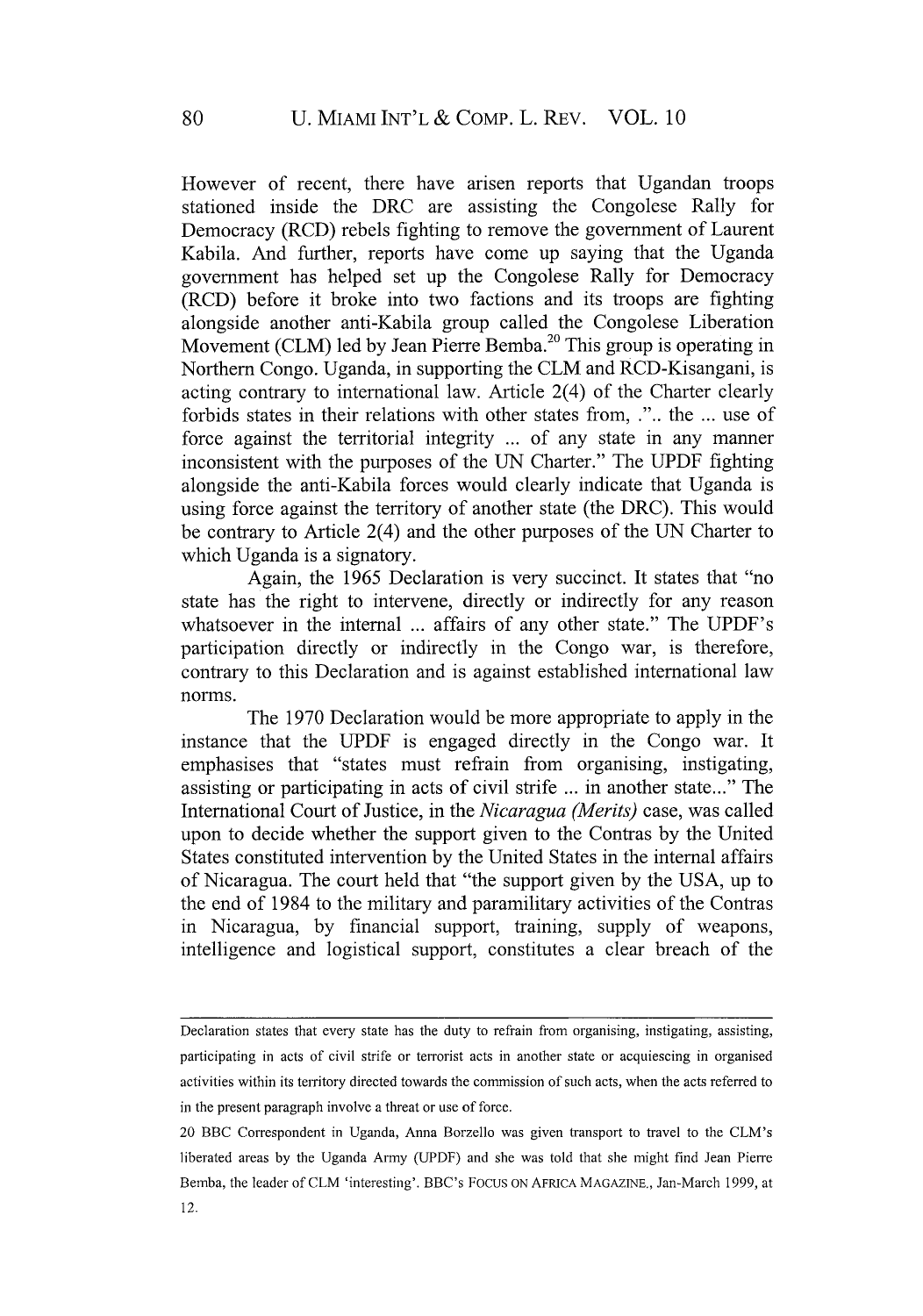principle of non-intervention."<sup>21</sup> Reports out of the DRC have confirmed that the UPDF has been training the anti-Kabila forces in the use of arms. Also, it has been reported that the UPDF has actually participated in rebel battles against the forces of Kabila.<sup>22</sup> As has been emphasised in international law, there is generally no right of intervention in support of an opposition within another state.<sup>23</sup> These actions by Uganda clearly constitute "organising, assisting or participating in acts of civil strife in another state."

The General Assembly's Resolution on the Definition of Aggression states that aggression is committed, "by the sending by or on behalf of a state of armed bands, groups, irregulars ...which carry out acts of armed force against another state... or its substantial involvement *thereof'(emphasis added).* The anti-Kabila forces are clearly not operating from the Ugandan territory, although their leaders come and go as they please in Uganda. While Uganda has not acknowledged that these forces are acting on her behalf, the following inference can be drawn: Uganda is contravening the 1974 General Assembly Resolution. By actively helping the anti-Kabila forces, Uganda's actions clearly constitute, .".. the substantial involvement" of Uganda in the affairs of the DRC.

#### **IV. The Legality Debate**

The only justification for the use of force **by** one state against the other under the legal regime of the Charter is self-defence or participation in the United Nations enforcement action.<sup>24</sup> The principle of non-intervention **by** one state in the affairs of other states is emphasised under the UN Charter and doctrine.<sup>25</sup> Uganda has persistently said that her troops are in the DRC to prevent that territory from being used **by** the **ADF** rebels with the support of Sudan to attack Uganda. Based on the different statements of the Uganda government, it is clear that Uganda thinks that Kabila was supporting the Uganda rebels. The support **by** the Kabila government of the Uganda rebel elements based in the DRC is contrary to principles of customary international law. **All** the

<sup>21</sup> Military and Paramilitary Activities (Nicar. v. U.S.), **1986** I.C.J. 14 (Merits paragraph 242).

<sup>22</sup> Brigadier James Kazini, the UPDF Acting Chief of Staff admitted that his soldiers helped to fight the Chadian troops fighting for Kabila. *(See* BBC'S *supra).* Also it was reported that it was the UPDF which did most of the fighting when the town of Buta was captured **by** the rebels on 5th October **1998.** *(Id.* at 17).

<sup>23</sup> MALCOLM SHAW, INTERNATIONAL LAW, 798 (1997). Also this position was re-emphasised by the ICJ in the Nicaragua (Merits) case when it stated, "no such general right [of intervention for the benefit of the forces opposed to the government of another state...] exists in international law.

<sup>24</sup> U.N. CHARTER art. 51

<sup>25</sup> Military and Paramilitary Activities (Nicar. v. U.S.), 1986 I.C.J. 14 (Merits).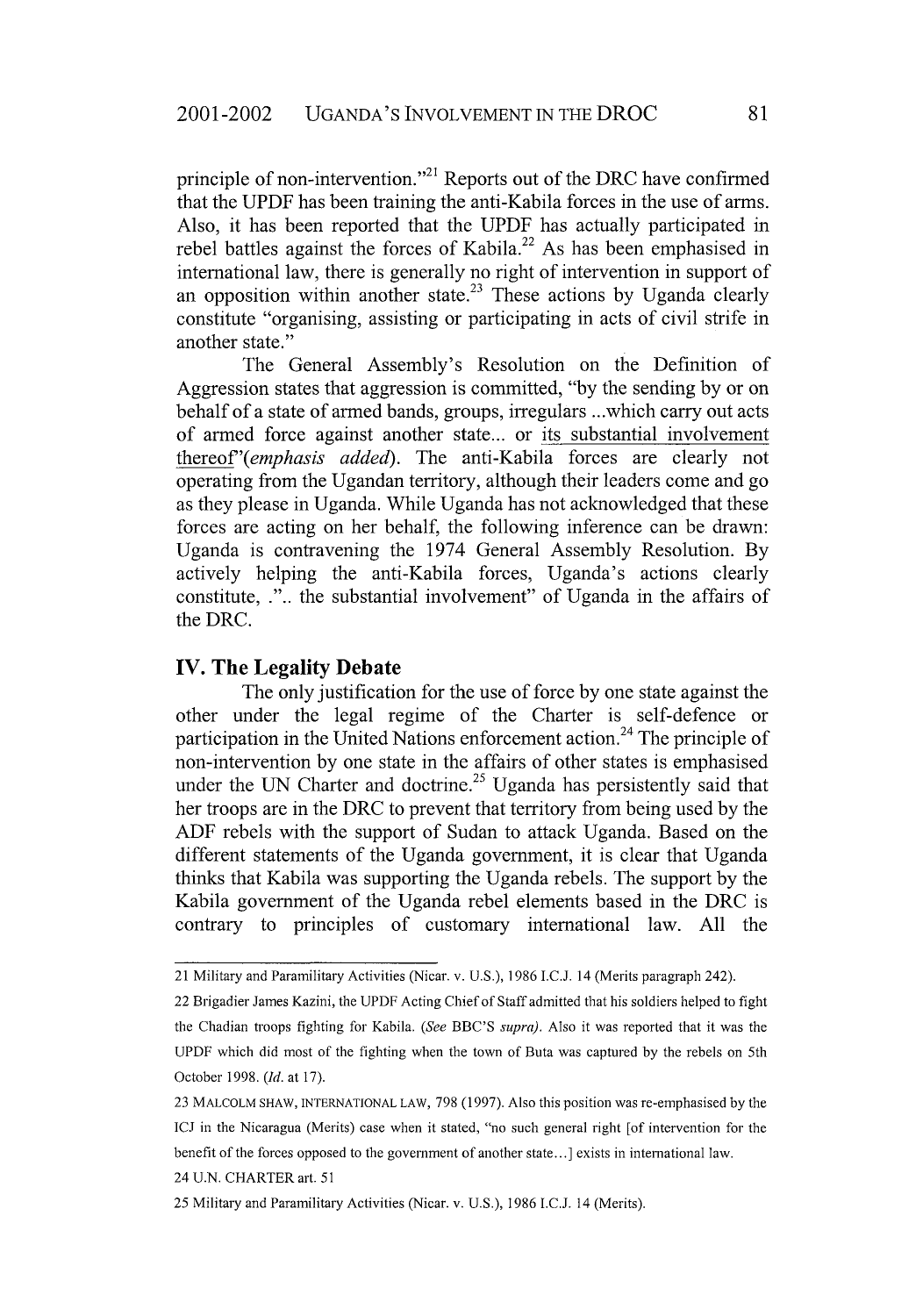international law instruments cited above outlaw such kind of actions. Uganda therefore has the right to take self-defensive measures to safeguard her territorial sovereignty against Kabila supported rebels.

Until the proliferation of the UN Charter,<sup>26</sup> the most authoritative definition of self-defence is found in the *Caroline Case (183 7).* That case says that for a state to claim self-defence, "[ft]here has to exist a necessity of self defence, instant, overwhelming, leaving no choice of means and no moment of deliberation."<sup>27</sup> Today, however, customary international law holds that not only should such conditions exist for self-defence to be claimed, but also the action taken in pursuance of it must not be unreasonable or excessive, since the act, justified by the necessity of selfdefence, must be limited by that necessity and kept clearly within it. The question then to be asked and answered is: Can Uganda claim selfdefence for her involvement in the DRC?

### **V. The Self Defence Claim**

The International Court of Justice (ICJ) in the *Nicaragua v USA (Merits)* case clearly established that the right of self-defence exists as an inherent right under customary international law, as well as under the United Nations Charter.<sup>28</sup> However, the ICJ also confirmed that action taken as self-defence remains subject to the *Caroline* requirements of necessity and proportionality. The clearest rationalisation, to-date, as to why Uganda got entangled in the DRC was spelled out in detail by the Minister of State for Foreign Affairs in charge of Regional Co-operation, Amama Mbabazi, while addressing the **<sup>5</sup> 3rd** General Assembly Session of the UN in New York. The reasons for Uganda's involvement in the DRC were presented in terms of both external and internal dimensions. The external dimensions were spelled out as: attacks by ADF rebels on Uganda from the DRC, from the Mobutu regime through to the present Kabila regime, necessitating self-defence and hot pursuit by Uganda into the DRC; an understanding between the Kabila regime and the Ugandan regime to collaborate in the task of flushing out of Ugandan rebels from the DRC; collusion between the DRC and the Khartoum regime to provide operational bases and material support to the rebels in the DRC, as well as to avail to the Khartoum regime the use of the DRC territory as a launching pad for attacks on Uganda; and the (unexpected) involvement of other new actors (Namibia, Angola, Zimbabwe and Chad) which acted as a catalyst to increase the level of Uganda's own intervention.

The internal dimensions were spelled out as: the breakout of the rebellion of August 2, 1998 in the DRC, arising from the alienation of

<sup>26</sup> Article 51 of the UN Charter talks about the [inherent] right of self defence and collective self defence, but the term self defence or what constitutes self defence is not defined.

<sup>27</sup> R.Y. Jennings, *The Caroline and McLeod Cases,* 32 A.J.I.L 82, 89 (1938).

<sup>28</sup> Military and Paramilitary Activities (Nicar. v. U.S.), 1986 I.C.J. 14 (Merits).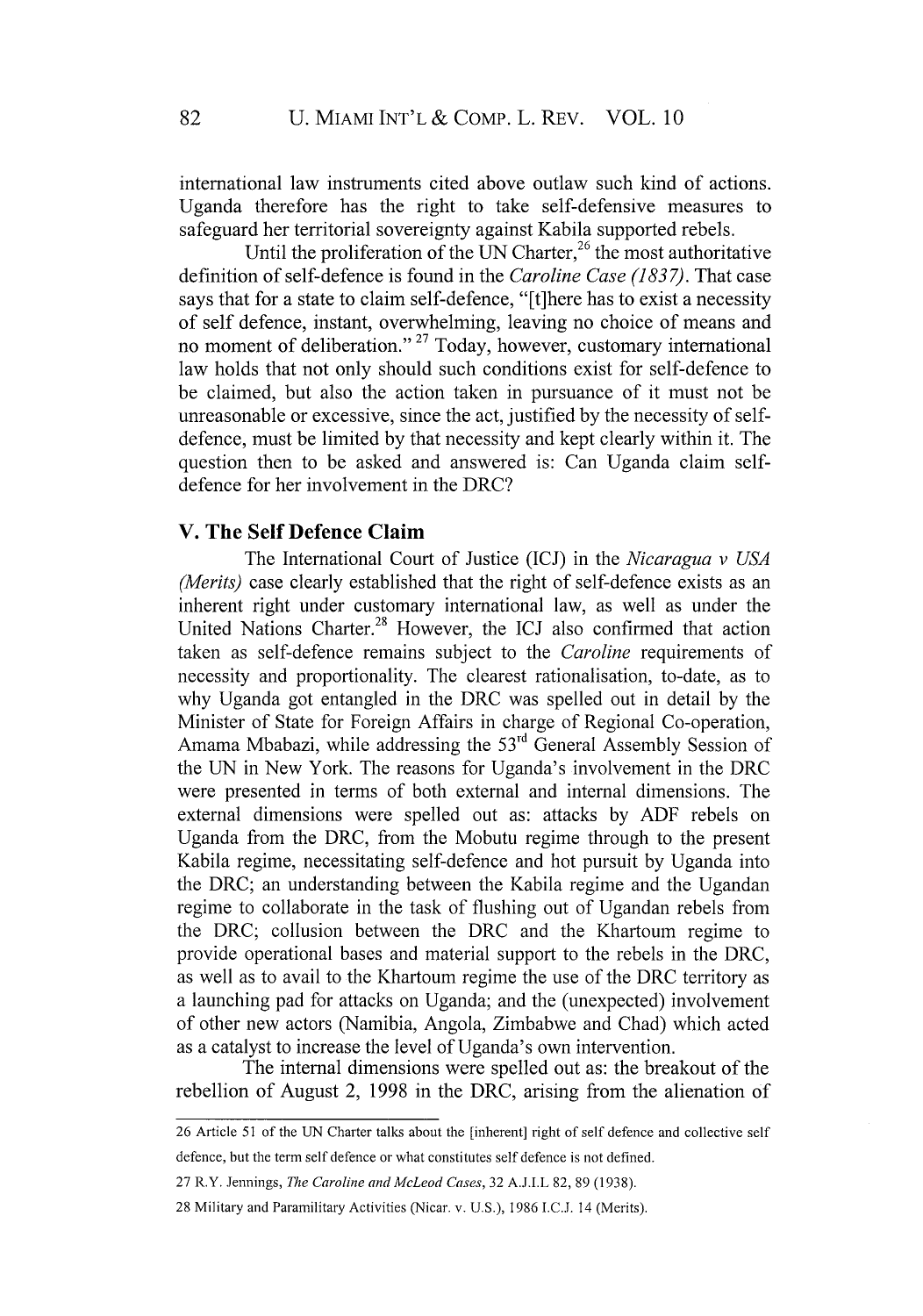Congolese political actors excluded from the narrowly-based and sectarian regime established by Kabila after his ascent to power in 1997; the imminent threat of another genocide in the region, arising from Kabila's open support to the Rwandese Interahamwe and ex-FAR or Rwandese soldiers of the late Habyarimana regime on the territory of the DRC; Uganda's obligation (which should, incidentally, be the obligation of the rest of the international community, as well) to stop this threatening crime against humanity; and the need to look at the idea of the sacro-sanctity of national sovereignty and of territorial borders more critically in circumstances involving such grave threats to human life as those prevailing in the DRC and in the Sudan. These reasons stated the Minister, formed the basis of Uganda's intervention in the DRC.

As already noted above, indeed Uganda rebels have been very active on the Uganda-DRC border. Time and again the rebels have attacked Uganda from the direction of the DRC. The most prominent attack occurred on the  $12<sup>th</sup>$  of November 1996, when a group of Uganda rebels calling themselves **ADF** attacked and overran several small towns on the Uganda-DRC border. Uganda was therefore a victim of an armed attack. It took the entire mobilisation of the UPDF to expel the invaders. The **ICJ** in the *Nicaragua (Merits)* case considered what constitutes an armed attack. The ICJ held that,

> "...it may be considered to be agreed that an armed attack must be understood as including not merely action by regular armed forces across an international border, but also the sending by or on behalf of a state of armed bands, groups, irregulars or mercenaries which carry out acts of armed force against another state of such gravity as to amount to inter alia an actual armed attack conducted by regular forces or its substantial involvement therein."<sup>29</sup>

As already noted, the Uganda government believed that the ADF was actively being supported by the Kabila government.<sup>30</sup> Therefore, the Minister's imperative of stopping these rebels from attacking Uganda would justify Uganda's stationing her troops in the DRC. This is clearly within the parameters of self defence allowed under international norms. Suffice it to note that the DRC was acting contrary to international norms in the first place by allowing her territory to be used by these rebels.

The other imperative of stopping genocide in the DRC would not fall under self-defence but rather under humanitarian intervention. It should be noted that the other imperatives for intervention as advanced by the Minister, however novel or noble they are, would be contrary to

*<sup>291</sup>d.* at 195.

<sup>30</sup> For example in his address to Parliament President Museveni said, "even when the Rwandese were still there, the Congolese Army would cohabit peacefully with those who were terrorising us, saying" Hi siyo vita yetu (That is not our war). *See* THE NEW VISION, Sept. 17, 1998.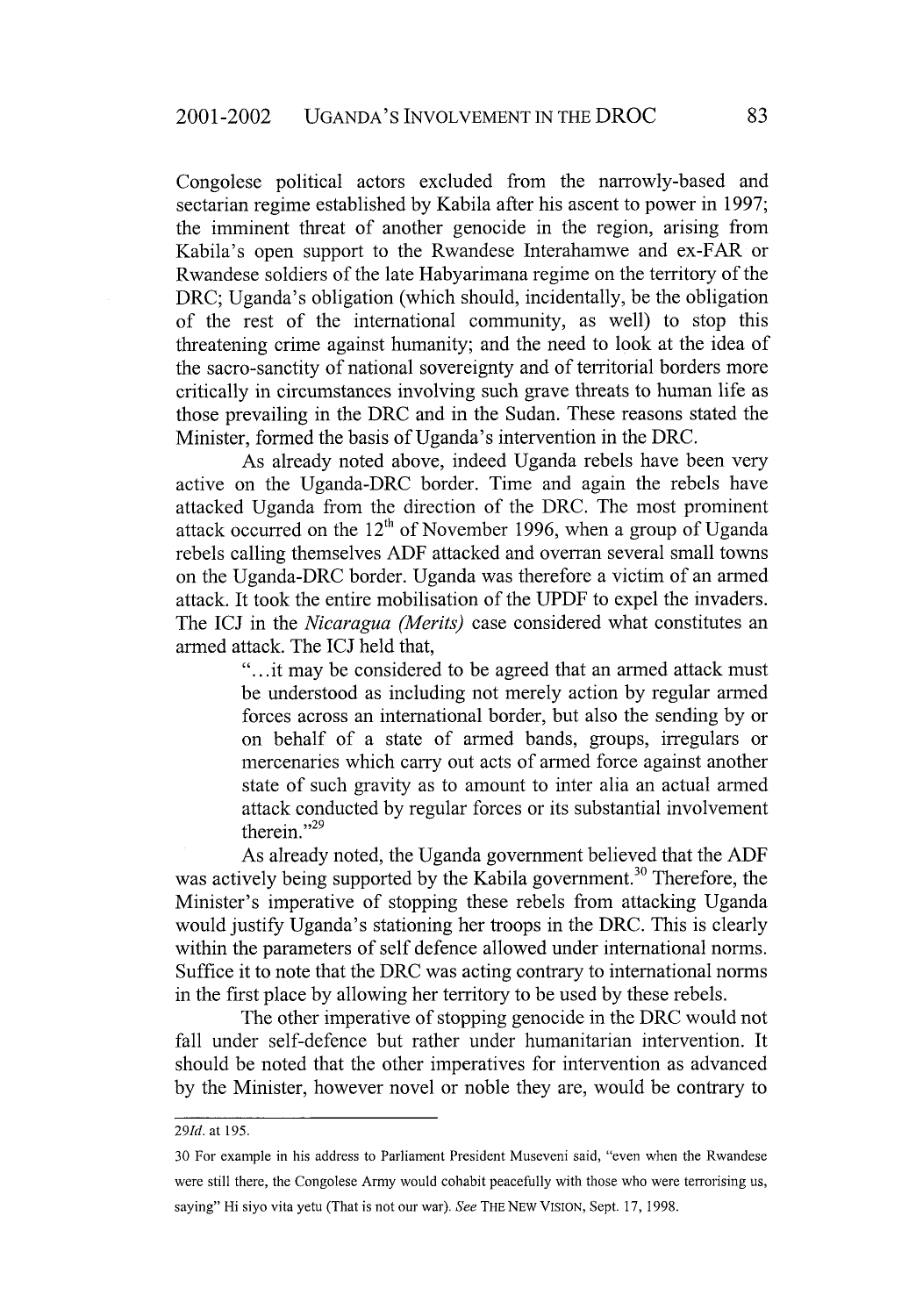international law. The internal political arrangements of a country, however unpalatable to other countries, would not lead to intervention by other states. If this happens, then this would be interference in the internal affairs of that country which is contrary to established norms of customary international law. Internal political arrangements can precipitate intervention by other states only if they give rise to genocide, ethnic cleansing, and general abuse of human rights of large sections of the population. This intervention would then be rightfully undertaken in the name of humanitarianism. To this possibility we shall now turn.

#### **VI. Humanitarian Intervention?**

Among the reasons advanced by Amama Mbabazi for Uganda's intervention in the DRC was the issue of forestalling genocide from taking place in the DRC. One of the reasons why the rebellion against Mobutu was started in 1996 by Kabila, was the fact that the Mobutu government had asked the Banyamulenge, an ethnic group living in Congo related to the Tustsis of Rwanda, to leave the DRC. There were well founded fears that genocide would arise because the government of Kabila was helping the ex FAR and Interahamwe who were the main perpetrators of the 1994 genocide in Rwanda. In this genocide, up to one million Tutsis and moderate Hutus were killed by extremist Hutus. When the Rwandese Patriotic Force/Army (RPF/A) took over power in Kigali after the genocide, the ex-Far and Interahamwe forces ran into exile in the DRC. From that time, they have started organising for their return to power in Kigali.

Humanitarian intervention has been a controversial issue in international law. $31$  Major questions have related to the circumstances under which humanitarian intervention is accepted in international law. How does one tally humanitarian intervention with the doctrine of state sovereignty? A number of international law scholars have attempted to answer these questions. 32 However, recent cases in international system have given insight as to what humanitarian intervention is all about.

<sup>31</sup> For example, Ian Brownlie has observed that unilateral action by a state in the territory of another state on the ground that human rights require protection or a threat of force against a state for this reason is unlawful. Whereas the United Kingdom view is that when a state commits cruelties against and persecution of its nationals in such a way as to deny their fundamental human rights and to shock the conscience of mankind, intervention in the interest of humanity is legally permissible. (See U.K. Foreign Office Policy, Doe. 48, at 11-20.).

<sup>32</sup> For example Christopher Greenwood has cited the examples of India's intervention in East Bengal in 1971, Tanzania's overthrow of the Amin government in Uganda in 1979, and Vietnam's use of force against Pol Pot's regime in Cambodia in 1979. In all these cases the countries intervening, pleaded self-defence.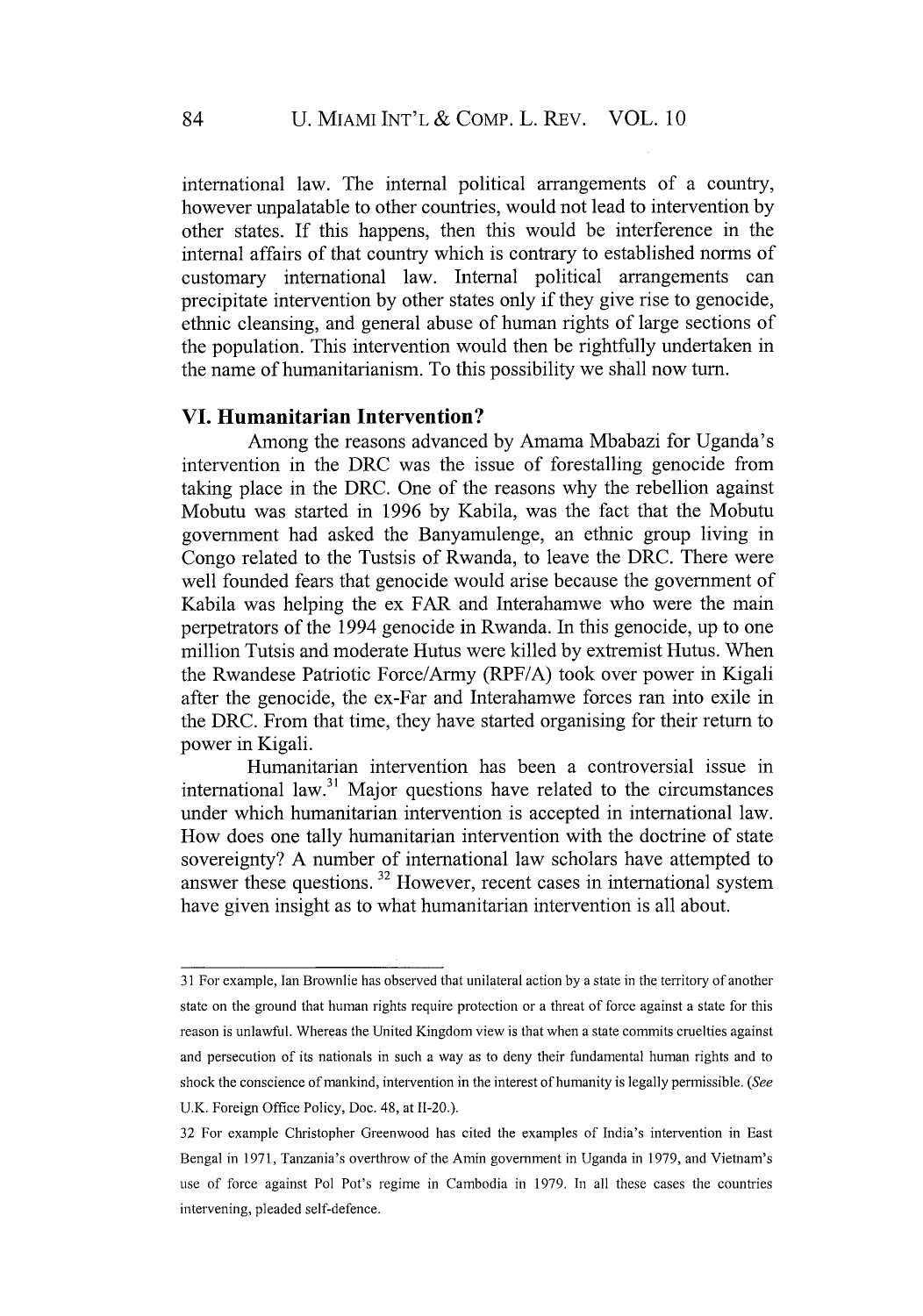For a long time, international law held that no intervention in the internal affairs of another state was allowed whatsoever even by the United Nations itself.<sup>33</sup> Intervention by one state in another state's affairs was allowed only when that other state was exercising its right of selfdefence. However, recent events have shown that humanitarian intervention can be pled when particular circumstances are taking place within a country. In support of humanitarian intervention, former United Nations Secretary General Javier Perez de Cuellar observed,"[w]e are witnessing what is probably the most irreversible shift in public attitudes towards the belief that the defense of the oppressed in the name of morality should prevail over frontiers and legal documents."<sup>34</sup>

International interventions in the Former Yugoslavia (Kosovo in particular) and Iraq, among others, was done in the name of humanitarian intervention. Thus, the position of De Cuellar was vindicated. After the end of the Gulf War in 1991, there was an uprising by the Kurdish and Shiite populations of Iraq. President Saddam Hussein of Iraq, who had just lost the war, decided to vent his anger on the Kurds and Shiite Muslims. The entire Kurdish population living in the North of Iraq was sent into the mountains bordering Turkey. In response, the Security Council of the UN adopted Resolution 688 on April 5, 1991. The Resolution among other things insisted that Iraq "allow immediate access by the international humanitarian organisations to all those in need of assistance in all parts of Iraq." This Resolution, as one scholar has put it, "broke new ground in the degree to which it involved the Security Council in taking a stand against a state's ill-treatment of its own people. 35 Resolution 688 contained no provision regarding the enforcement of the resolution either by the UN or by individual member states.<sup>36</sup> However, the USA, UK and others decided, among other things, to impose no-fly zones over Northern and Southern Iraq. No Iraqi planes are allowed to fly over these designated zones.

On top of the no-fly zones declaration, the Western powers provided humanitarian assistance to the Kurds and Shiites. All this was done in the name of humanitarian intervention. The Security Council could not sit by and see the human rights of a large number of people being trampled upon by a dictator. Up to now, the no-fly zones are still in place over Northern and Southern Iraq. Therefore, the sovereignty of Iraq and the provisions of the UN Charter were overridden by the humanitarian imperative.

<sup>33</sup> U.N. CHARTER art. 2, para 7.

<sup>34</sup> Christopher Greenwood, *Is There a Right of Humanitarian Intervention?* THE WORLD TODAY, Feb.1993, at 35.

*<sup>351</sup>d.* at 36.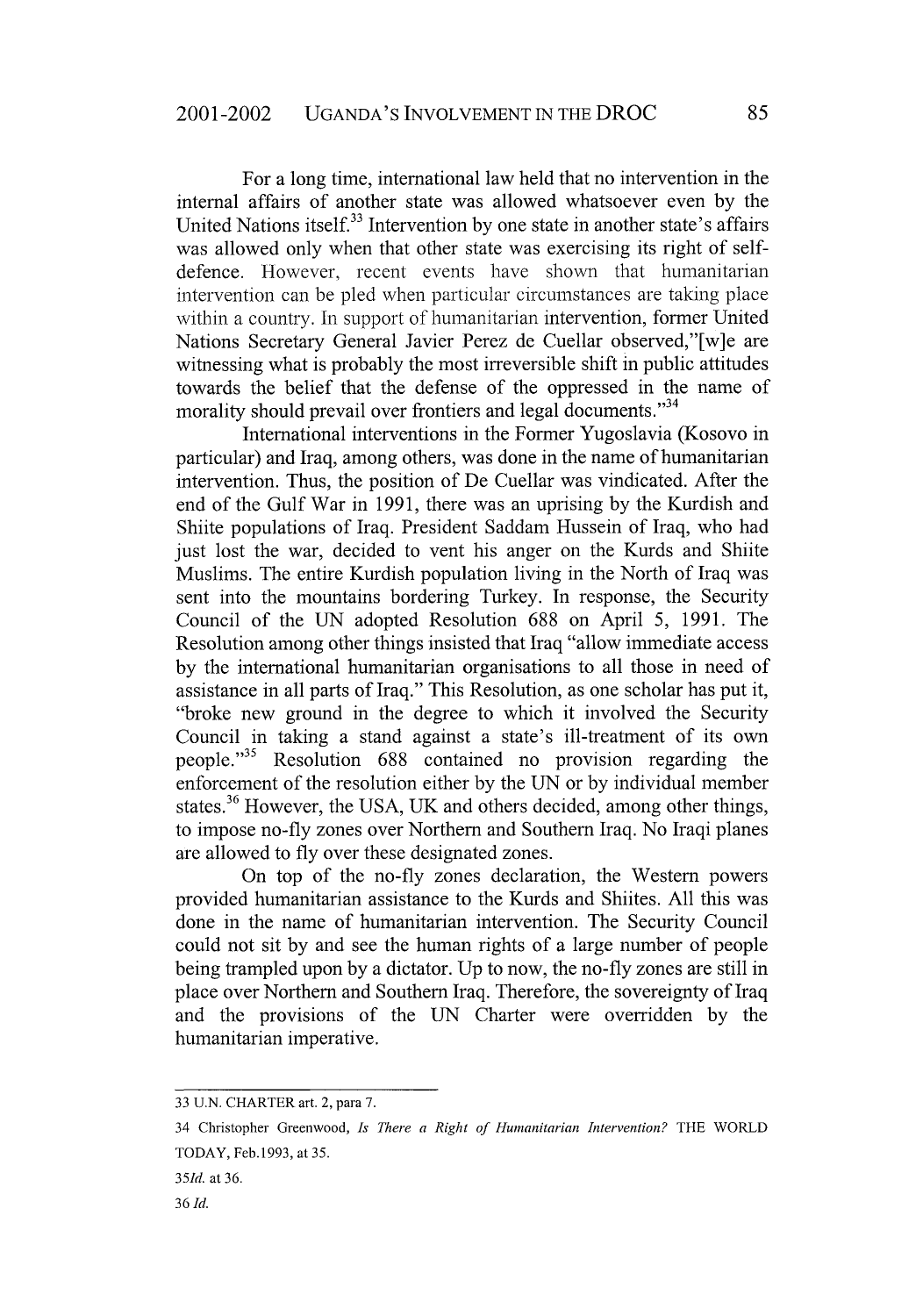When the majority Kosovo Albanians rose up in the province of Kosovo in the former Yugoslavia for greater autonomy, the government of Yugoslavia under Slobodan Milosevic decided to use force to curb the unrest. Whole populations of Kosovar Albanians were expelled from their homes and men of fighting age were arrested and killed by the Serbs. The international community first reacted by calling and organising peace talks between the Yugoslav authorities and the Kosovar Albanians. When an agreement was reached at Rambouillet France, the Kosovo Albanians signed but the Yugoslav authorities refused to sign. When the ethnic cleansing of the Kosovars by the Serbs continued in Kosovo, the North Atlantic Treaty Organisation (NATO) decided to act.37 It launched air strikes on Yugoslavia, until the Yugoslav authorities accepted the international community terms. Currently, the province of Kosovo is under NATO control and the expelled Kosovars are returning to their villages. All this was done in the name of humanitarian intervention. NATO did not have to go to the Security Council of the UN to ask for permission to start bombing Yugoslavia.

Thus, from the above two examples, it can be deduced that today under international law, humanitarian intervention in another state's internal affairs by the international community is permitted. One commentator has put it that, "the Nuremberg norm prohibiting genocide 'trumps' the Westphalian norm of non-intervention."<sup>38</sup> Thus, Uganda claiming to have gone into the DRC to forestall genocide from taking place there (which was a real possibility given the presence of the Interahamwe) would not be contrary to international law. Genocide is an act that gives rise to *erga omnes* obligations owed to all states, and which all states are under an obligation to stop from occurring. Already, the international community failed to intervene in Rwanda and stop the 1994 genocide from occurring.

#### **Conclusion**

There have been multifarious debates all trying to explain the legality and illegality in international law of Uganda's involvement in the DRC. The treatment above has attempted to explain within the bounds of international law instruments the legality and illegality of Uganda's involvement. The politics of the Great Lakes Region and the internal politics of Uganda required that Uganda get involved in the DRC. The only arguable point is the extent of Uganda's involvement. Does a country need to occupy a quarter of another country's territory to protect

<sup>37</sup> Although, it has to be noted that there was no specific Security Council Resolution authorising NATO to use force. In this regard therefore it may be argued that NATO's use of force against Yugoslavia was illegal under international law.

<sup>38</sup> Kenneth Campbell, *The Role of Force in Humanitarian Intervention, at* http://www.usafa.mil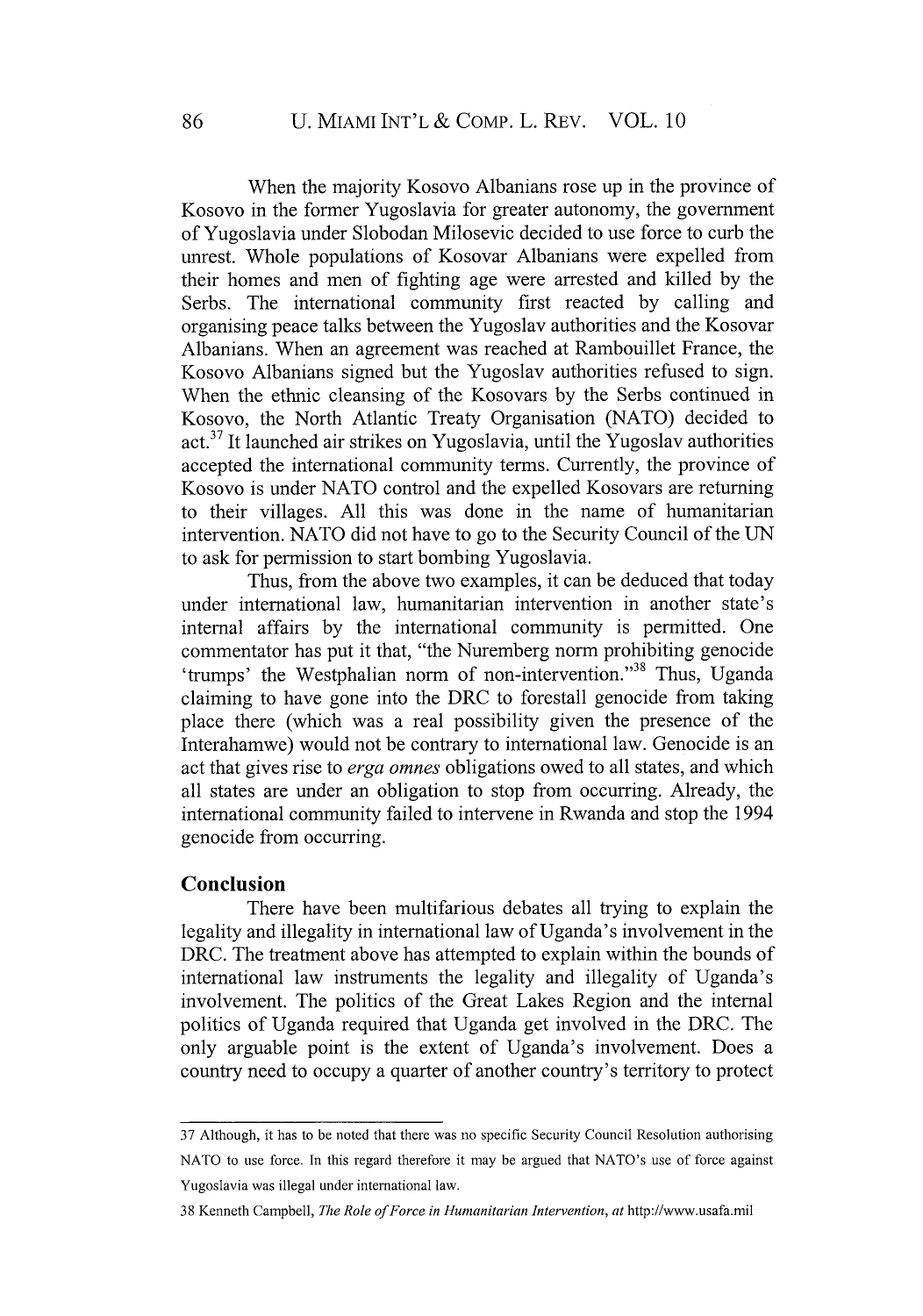her borders against rebel incursion? Suffice it to note that Article 2(4) of the United Nations Charter emphasises territorial integrity of states.

This paper has shown that there are undisputed reasons that are clearly within international law bounds that Uganda has advanced to be engaged in the DRC. Indeed, no country should sit idly-by and leave genocide to take place in another country simply because of respect of the sovereignty of another country. The costs of inaction are far greater than intervention. This was clearly shown by the 1994 genocide in Rwanda. However, there are other activities that Uganda has engaged in that are clearly illegal under international law. The training and arming of DRC insurgents and the actual participation in military operations against the DRC army are clear violations.

Also, the reported rapacious looting of the DRC natural resources by the Ugandan army and civilian individuals is clearly not within the bounds of international law. Despite persistent denials that Uganda is not exploiting DRC wealth, evidence has come up pointing to the contrary. Professor Wamba dia Wamba one of the rebel leaders in Congo in an interview with a Danish newspaper *Aktuelt* confirmed that the armies of Uganda and Rwanda were behind extensive looting of Congo's natural resources. He said, "[I]n the case of Rwanda it is a state policy. In the case of Uganda it is individuals."<sup>39</sup> He confirmed that several high-ranking Ugandan officers organise looting of Congo's vast natural resources such as gold, precious stones and timber. Also, a

<sup>39</sup> Gunnar willum, *Rebel Leader Confirms What Western Donors Deny: Uganda Plunders Congo, 2* (Jan.22, 2001), *at* http://www.willum.com/articles/aktuelt22jan20O1/index.htm, cited in THE **SUNDAY** MONITOR, Feb. 18, 2001.